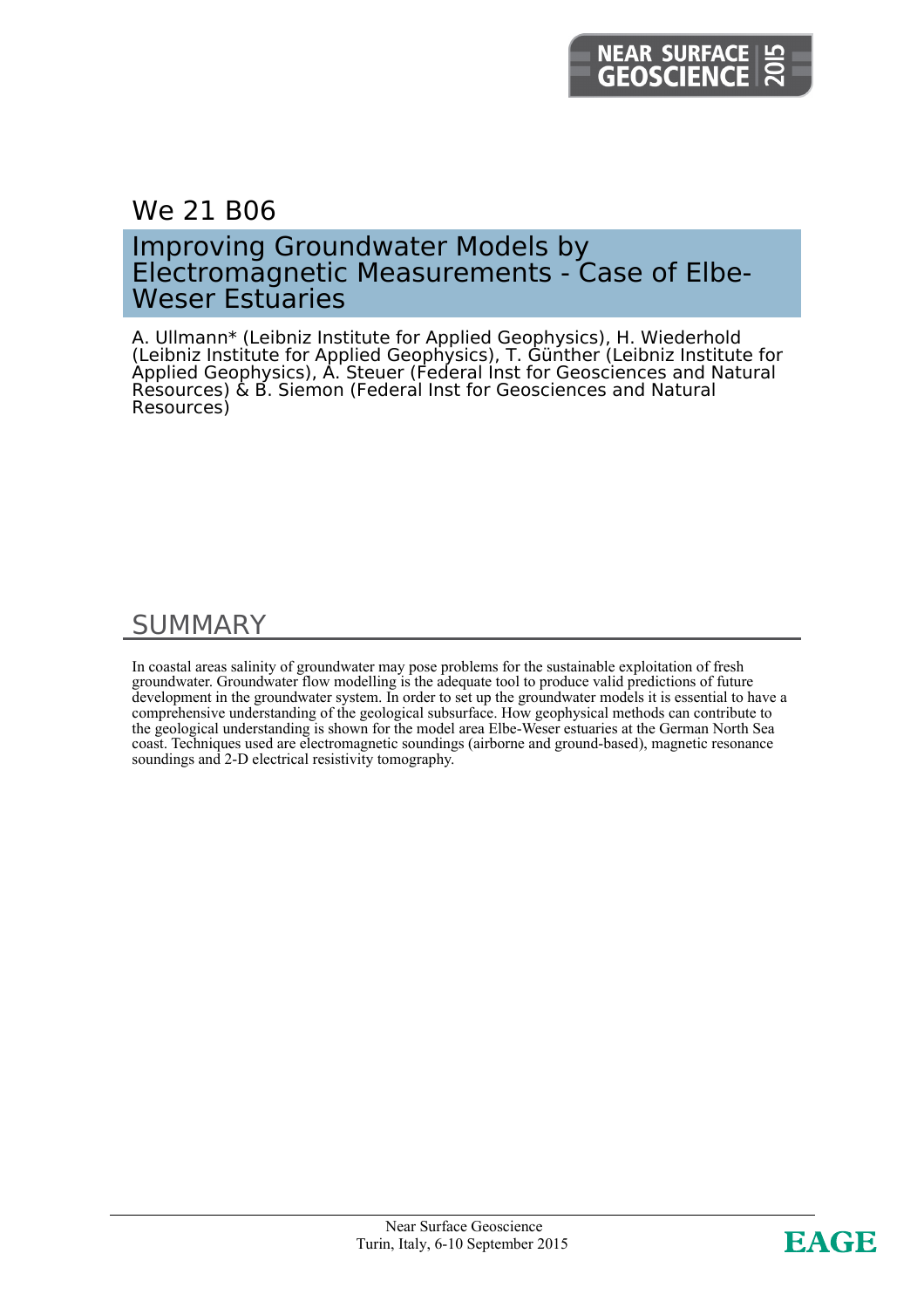### **Introduction**

In coastal areas, monitoring and protection of groundwater systems are important issues to safeguard the future water supply. An intense analysis of possible degradation of water quantity and quality triggered by climatic and demographic change is necessary. Tools for this analysis include hydrogeological models, water balance models, and density driven flow modelling. Furthermore, the present and future system of water supply and use needs to be analysed. Within the NAWAK project several pilot areas are selected at the German North Sea coast with the aim to examine the effects of climatic and demographic change on the coastal water supply in order to develop customised adaptation strategies for water supply companies. The required hydrogeological models use 1-D geological borehole data supplemented by 2-D or 3-D data obtained from hydrogeophysics. The data acquisition for the hydrogeological modelling is subject of this paper.

### **Model region "Elbe-Weser triangle"**

The model region "Elbe-Weser triangle" is situated between the estuaries of the Elbe and Weser rivers. The area is characterised by high-lying sandy geest ridges in the hinterland and wet marshlands just above sea level parallel to the banks of the rivers. Additionally, the geological setting in this area contains tunnel valleys which developed as sub-glacial melt-water channels during glacial regression. The channels were subsequently filled with Quaternary sediments, so that they are completely hidden from the surface (Kuster and Meyer, 1979). In many places, the uppermost channel fill is a clay layer with a thickness of some tens of metres. The groundwater situation is restricted to unconsolidated Quaternary deposits underlain by Tertiary sediments and aquifers ranging to depths of 250 m. The thickness of aquifer (coarse grained sandy sediments) and aquitard layers (fine grained clayey strata) shows high lateral and vertical heterogeneity. In some areas the aquitard layer is missing and, thus, the upper and lower aquifers are hydraulically connected. Lower parts of the aquifer are saline starting from the coastline and reaching inland. Two areas are selected for groundwater modelling where its borders are set according to hydraulic boundary conditions (Figure 1).

### **Methods**

Due to the electrical conductivity (inverse of resistivity) contrast between freshwater and saltwater and between clay and sand the results from electromagnetic and geoelectrical measurements are used to investigate the existing groundwater structures. Especially airborne electromagnetic (AEM) data deliver a good database for locating the freshwater-saltwater boundary and for interpolation between boreholes (Siemon et al., 2009). The AEM data used in this model region were collected during three airborne surveys with a frequency-domain helicopter-borne electromagnetic (HEM) system operated by BGR in 2000, 2004, and 2008/2009 (Siemon et al., 2014). The interpretation of resistivity results alone is prone to ambiguity concerning lithology and salinity. Furthermore, depth-penetration and resolution of AEM data is limited. Therefore, ground-based measurements were conducted in order to support the AEM inversion by using prior constraints.

In the pilot area Dollern, joint transient electromagnetic (TEM) and magnetic resonance soundings (MRS) were conducted along a transect perpendicular to the Elbe river where saltwater intrusion is assumed. Additionally, 2-D electrical resistivity tomography (ERT) profiles were measured to obtain information about the dimensionality of the subsurface.

The HEM data are generally inverted to resistivity-depth models using standard 1-D inversion methods (Sengpiel and Siemon, 2000). In the pilot area Wanna, the HEM data were inverted to resistivity-depth models using an advanced 1-D inversion method, in particular the spatially constrained inversion (SCI) method (Viezzoli et al., 2008). It simultaneously inverts many adjacent data sets using spatial constraints and provides a quasi-3-D inversion result.

Additionally, geological borehole data for both pilot areas were provided by the State Authority for Mining, Energy and Geology (LBEG, http://nibis.lbeg.de/cardomap3).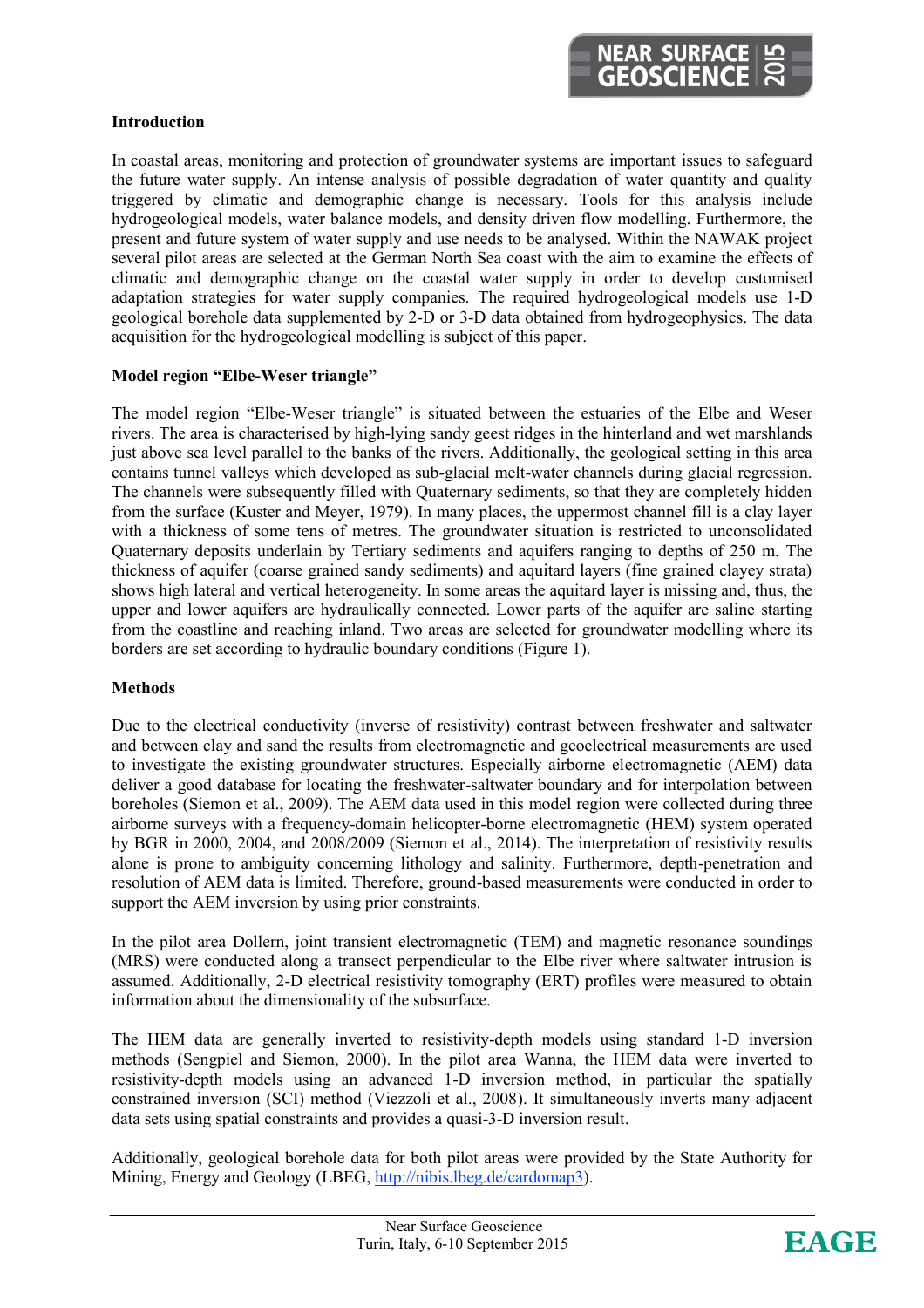# **NEAR SURF**



*Figure 1 Model region "Elbe-Weser triangle" with its two pilot areas Wanna (left) and Dollern (right) marked by blue polygons. The Elbe river is the northern and north-eastern boundary of the pilot areas Wanna and Dollern, respectively. The black lines indicate the location of cross-sections along which various results are presented. Colours refer to the apparent resistivity ρ<sup>a</sup> [Ωm] at a frequency of 40 kHz derived from frequency-domain helicopter-borne electromagnetic surveys and reflect near surface structures.* 

### **Results**

In the pilot area Dollern, the 1-D results of HEM/TEM and the 2-D results of ERT displayed in Figure 2 all show a thin clayey cover layer above a sandy layer with varying resistivities, lower in the northeastern part and higher in the south-western part. Beneath, another clayey layer follows. The TEM results are able to give information about deeper structures. Below a depth of about 220 m, the resistivity in the 1-D model decreases which could be interpreted as a Tertiary clay layer. MRS measurements are very noisy and can only provide lithological hints, the boundary between the clayey cover layer and the sandy aquifer is resolved. Additionally, the combination of water content and resistivity obtained from MRS and ERT measurements, respectively, allows deriving the fluid conductivity and, thus, the amount of total dissolved solids (TDS) alias the salinity in the aquifer (Figure 2) after Todd and Mays (2005).

In the pilot area Wanna, the three different resistivity-depth maps displayed in Figure 3 show the saltwater front invading from the north and the northwest, i.e. from the North Sea or the Elbe river. The increase of salinity with depth is mapped very well. The elongated conductive structure visible in the western part of depth slice 42 m - 50 m indicates the clayey cover layer on top of a tunnel valley.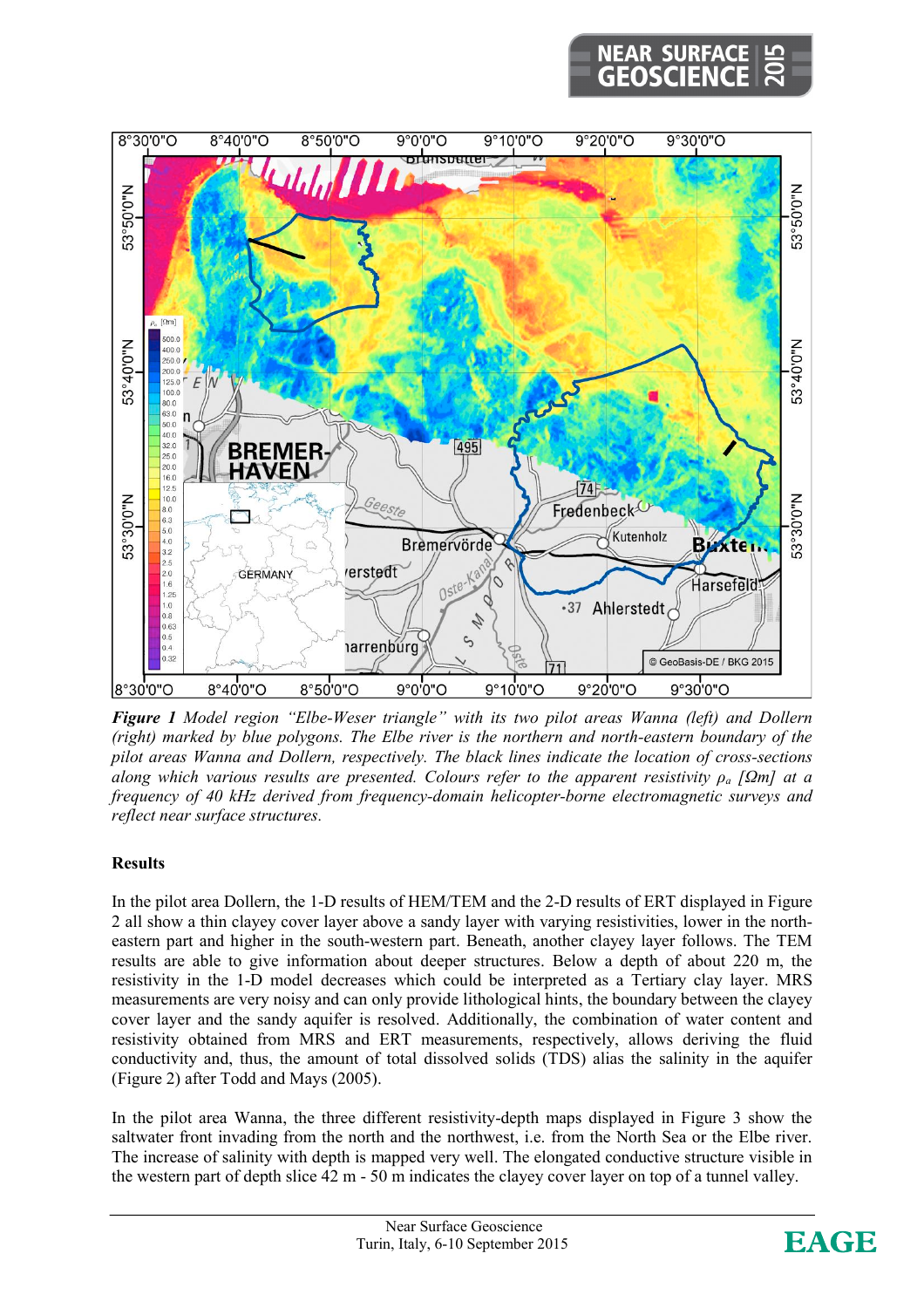# **NEAR SURF**



*values of salinity in the aquifer along the cross-section in the pilot area Dollern. For resistivity colour scale and location see Figure 1.* 



*Figure 3 Resistivity maps for three depth intervals from spatially constrained inversion (SCI) of HEM data for the pilot area Wanna. Black dots mark available geological borehole data in each depth interval. Red dots show where clay or silt layers of thickness > 2 m are present (independent of depth interval). The black line indicates the location of the cross-section displayed in Figure 4. For resistivity colour scale see Figure 1.* 



*Figure 4 Vertical resistivity section of 1-D SCI models along the cross-section in the pilot area Wanna (about 6800 m long). Lithology derived from nearby geologic borehole data is colour-coded: green colours indicate sand, red colours represent clay. For resistivity colour scale and location see Figure 1.*